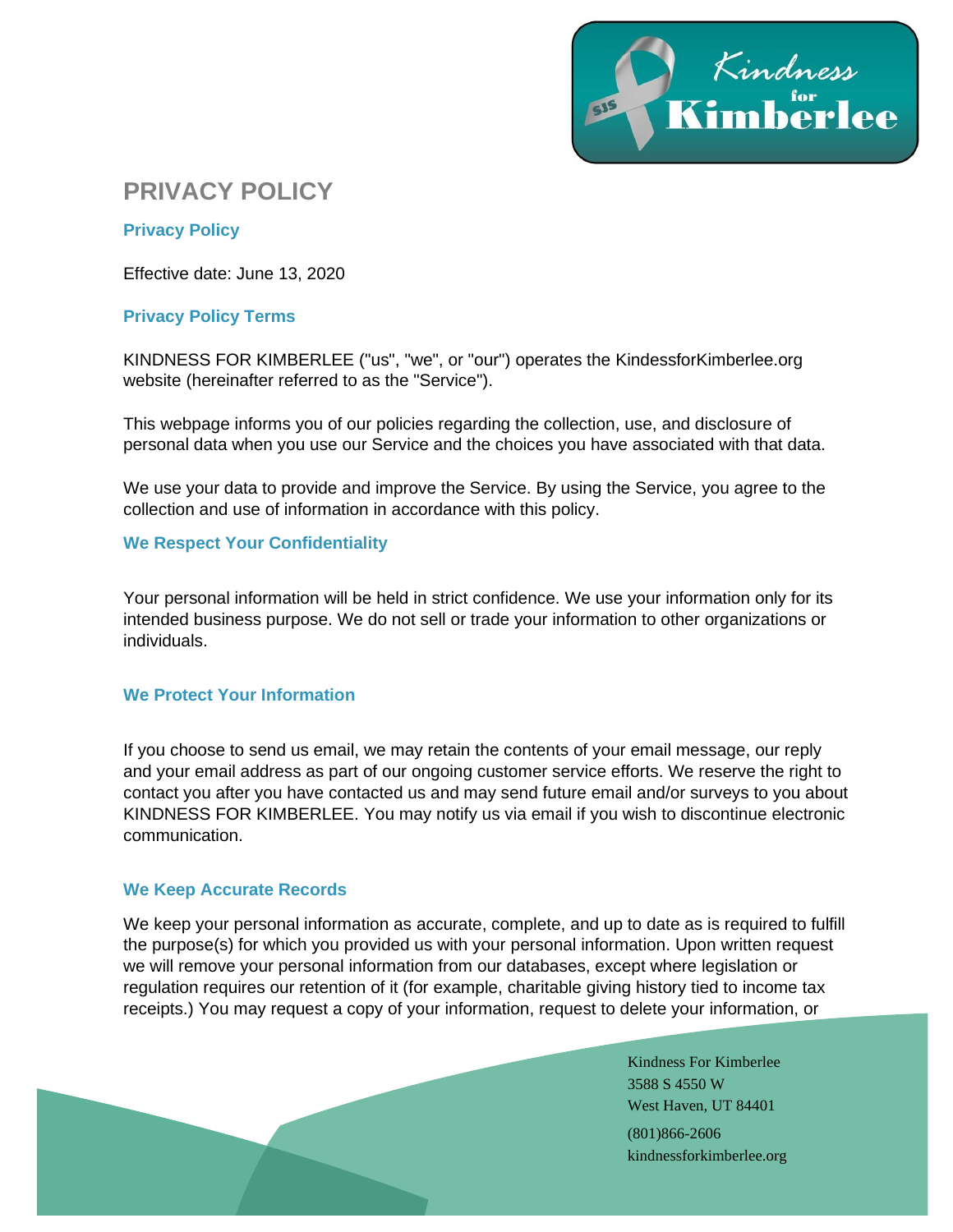

request to remove yourself from our databases by communicating with us via the contact information listed at the very end of this policy.

# **Definitions**

------------------------------------------------------------------------------------------------------

- Service Service is the KindnessforKimberlee.org website operated by Organization
- Personal Data Personal Data means data about a living individual who can be identified from those data (or from those and other information either in our possession or likely to come into our possession).
- Usage Data Usage Data is data collected automatically either generated by the use of the Service or from the Service infrastructure itself (for example, the duration of a page visit).
- Cookies Cookies are small files stored on your device (computer or mobile device).

#### **Information Collection and Use**

We collect several different types of information for various purposes to provide and improve our Service to you.

#### **Personal Data**

------------------------------------------------------------------------------------------------------

While using our Service, we may ask you to provide us with certain personally identifiable information that can be used to contact or identify you ("Personal Data"). Personally identifiable information may include, but is not limited to:

- Email address
- First name and last name
- Phone number
- Address, State, Province, ZIP/Postal code, City
- Information about a child or family member with Stevens-Johnson Syndrome or Toxic Epidermal Necrolysis.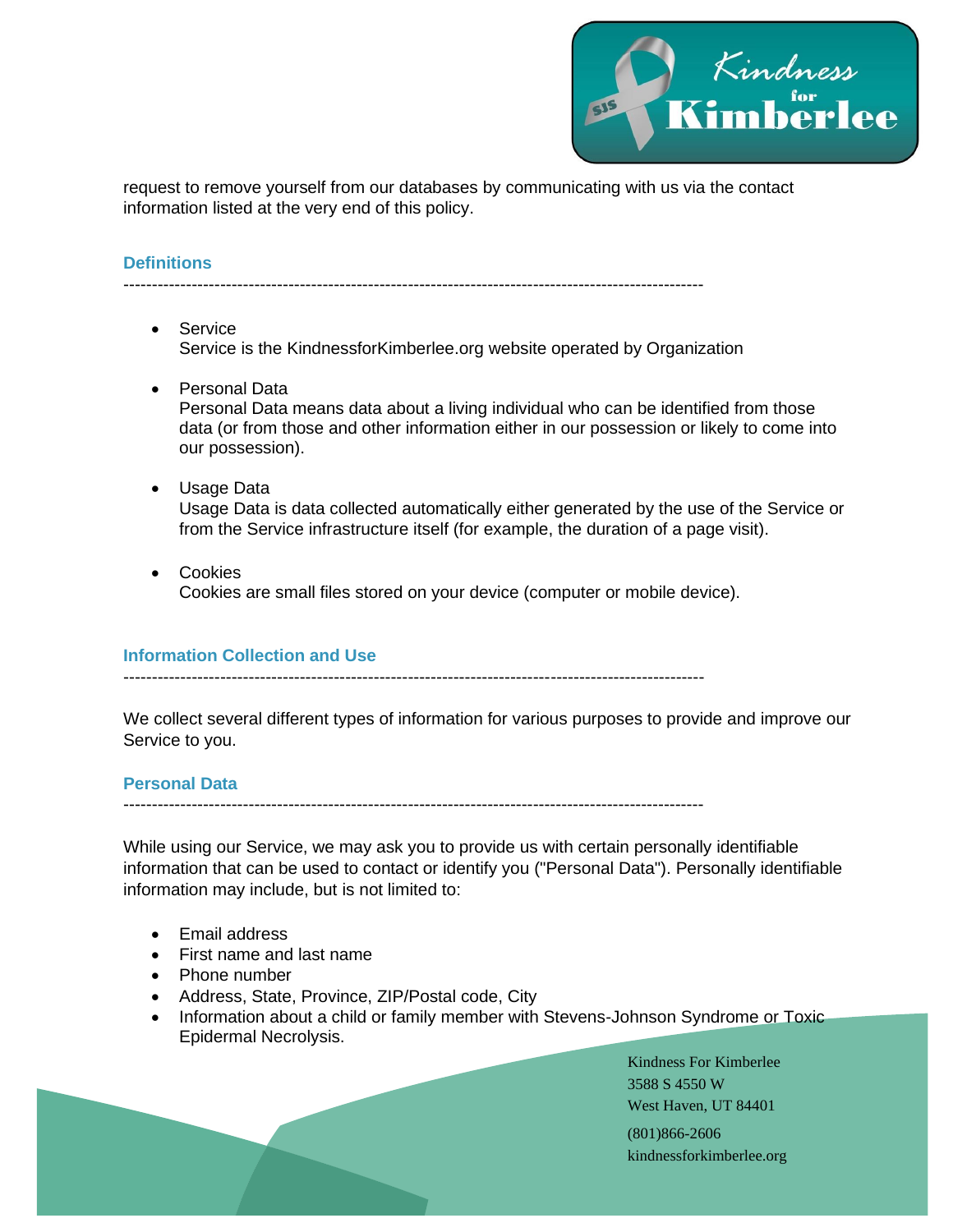

#### **Usage Data**

#### ------------------------------------------------------------------------------------------------------

We may also collect information on how the Service is accessed and used ("Usage Data"). This Usage Data may include information such as your computer's Internet Protocol address (e.g. IP address), browser type, browser version, the pages of our Service that you visit, the time and date of your visit, the time spent on those pages, unique device identifiers and other diagnostic data.

# **Use of Data**

------------------------------------------------------------------------------------------------------

KINDNESS FOR KIMBERLEE uses the collected data for various purposes:

- To provide and maintain the Service
- To notify you about changes to our Service
- To provide customer care and support
- To provide analysis or valuable information so that we can improve the service
- To monitor the usage of the Service
- To detect, prevent and address technical issues

# **Transfer of Data**

------------------------------------------------------------------------------------------------------

Your information, including Personal Data, may be transferred to, and maintained on, computers located outside of your state, province, country or other governmental jurisdiction where the data protection laws may differ than those from your jurisdiction.

If you are located outside United States and choose to provide information to us, please note that we transfer the data, including Personal Data, to the United States and process it there.

Your consent to this Privacy Policy followed by your submission of such information represents your agreement to the transfer of that information.

KINDNESS FOR KIMBERLEE will take all steps reasonably necessary to ensure that your data is treated securely and in accordance with this Privacy Policy and no transfer of your Personal Data will take place to an organization or a country unless there are adequate controls in place, including the security of your data and other personal information.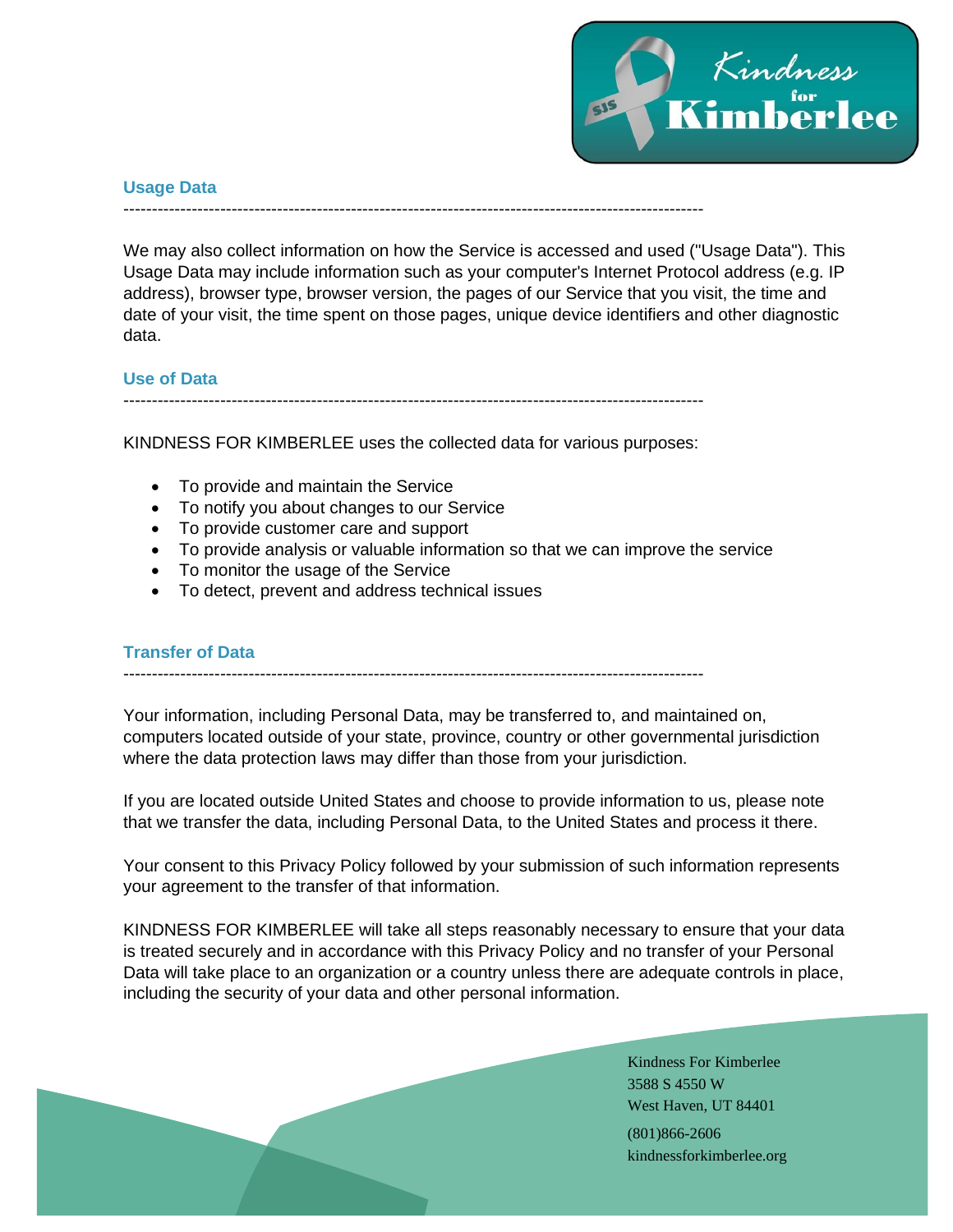

## **Disclosure of Data**

------------------------------------------------------------------------------------------------------

KINDNESS FOR KIMBERLEE shall provide you with the recipients or categories of recipients of your personal data, if any.

## **Legal Requirements**

------------------------------------------------------------------------------------------------------

KINDNESS FOR KIMBERLEE may disclose your Personal Data in the good faith belief that such action is necessary to:

- To comply with a legal obligation
- To protect and defend the rights or property of KINDNESS FOR KIMBERLEE
- To prevent or investigate possible wrongdoing in connection with the Service
- To protect the personal safety of users of the Service or the public
- To protect against legal liability

## **Security of Data**

------------------------------------------------------------------------------------------------------

The security of your data is important to us but remember that no method of transmission over the Internet or method of electronic storage is 100% secure. While we strive to use commercially acceptable means to protect your Personal Data, we cannot guarantee its absolute security.

# **Data Breach**

------------------------------------------------------------------------------------------------------

KINDNESS FOR KIMBERLEE will work within 72 hours of a data breach to gather all related information, conduct a thorough investigation, inform regulators and impacted individuals of the breach, identify what personal data has been impacted and how; and draft a comprehensive containment plan, reporting data breaches to the relevant regulator.

If we are unable to provide a notification within the 72-hour window, we will provide reasonable justification for the delay; which may be caused by potentially adding additional disruption to regular business operations and exasperating administrative hassle.